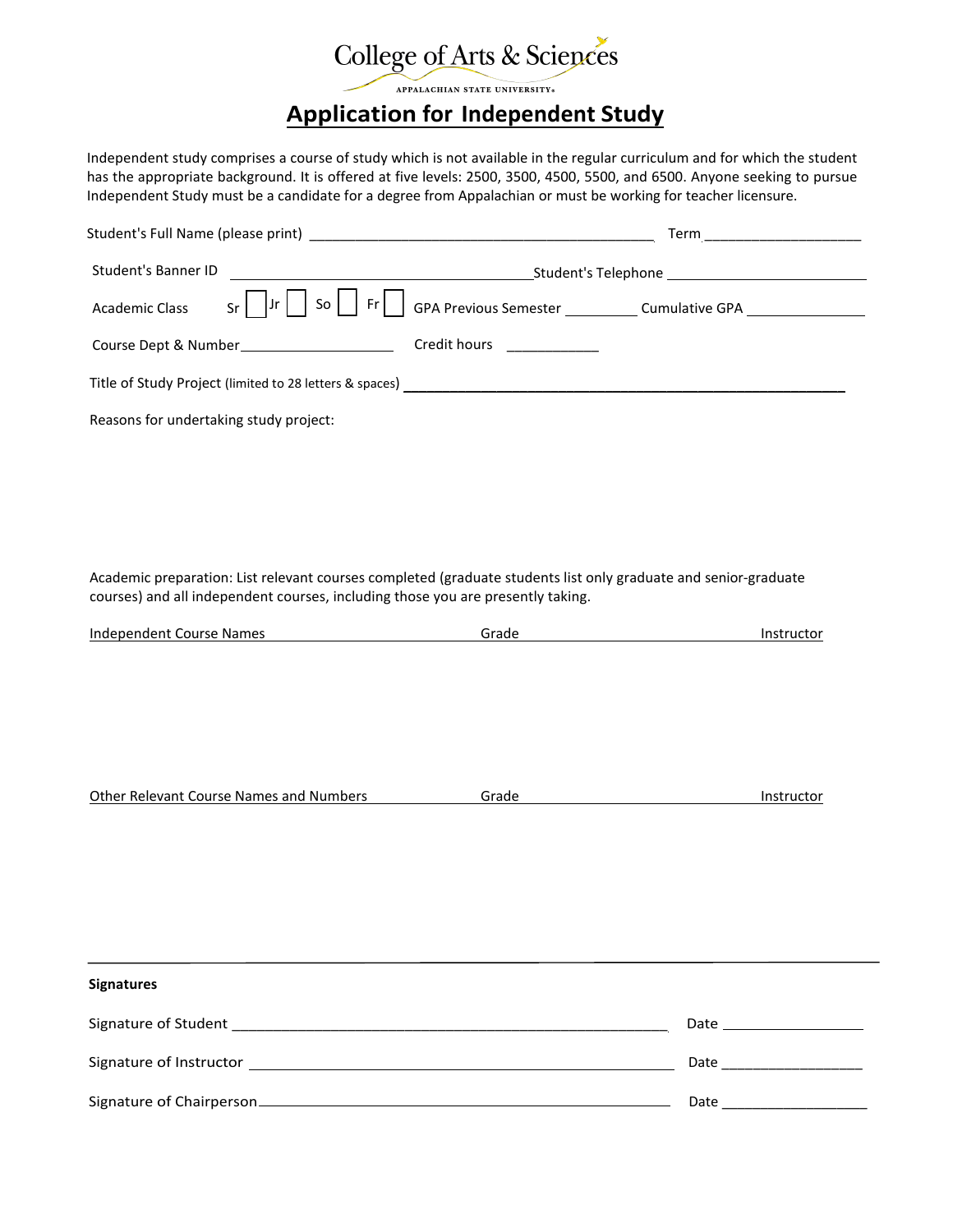## **INDEPENDENT STUDY OUTLINE**

1) Course Description

2) Objectives of the Independent Study

3) Requirements (e.g., exams, research papers, evaluation criteria)

4) Reading List

5) Schedule for Conferences